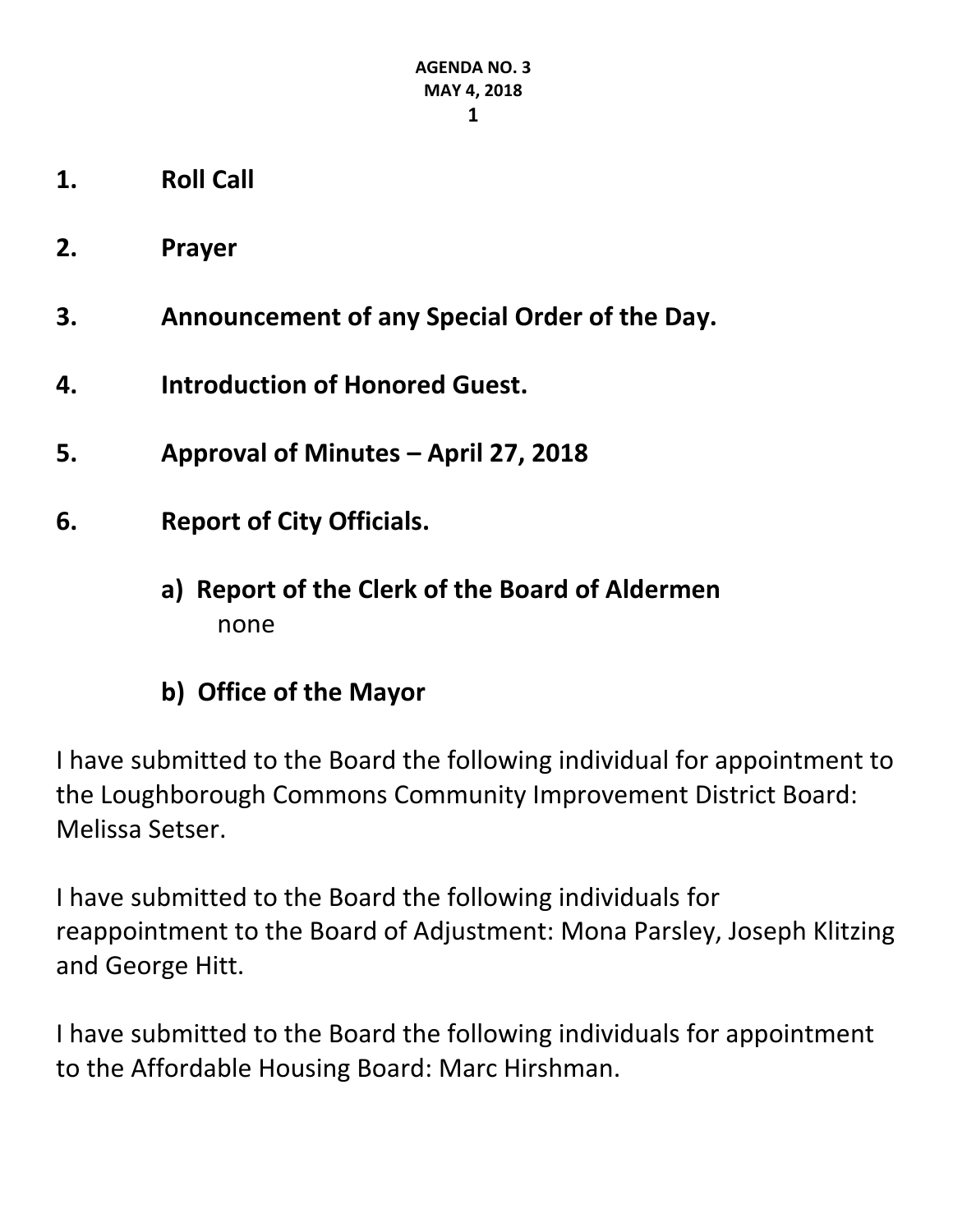# **c) Office of the President** none

# **7. Petitions and Communications.** none

- **8. Board Bills for Perfection – Informal Calendar.** none
- **9. Board Bills for Third Reading - Informal Calendar.** none
- **10. Resolutions – Informal Calendar.** none
- **11. First Reading of Board Bills.**
- B.B.#41 Williamson An Ordinance to provide for the borrowing of funds in anticipation of the collection of tax payments levied by The City for deposit in its General Revenue Fund for the calendar year ending December 31, 2018, and remaining uncollected and other revenues remaining to be collected and deposited in the General Revenue Fund for fiscal year ending June 30, 2019, all such revenues for the General Revenue Fund in the Treasury of The City through the issuance by The City of its Tax and Revenue Anticipation Notes; and containing an emergency clause.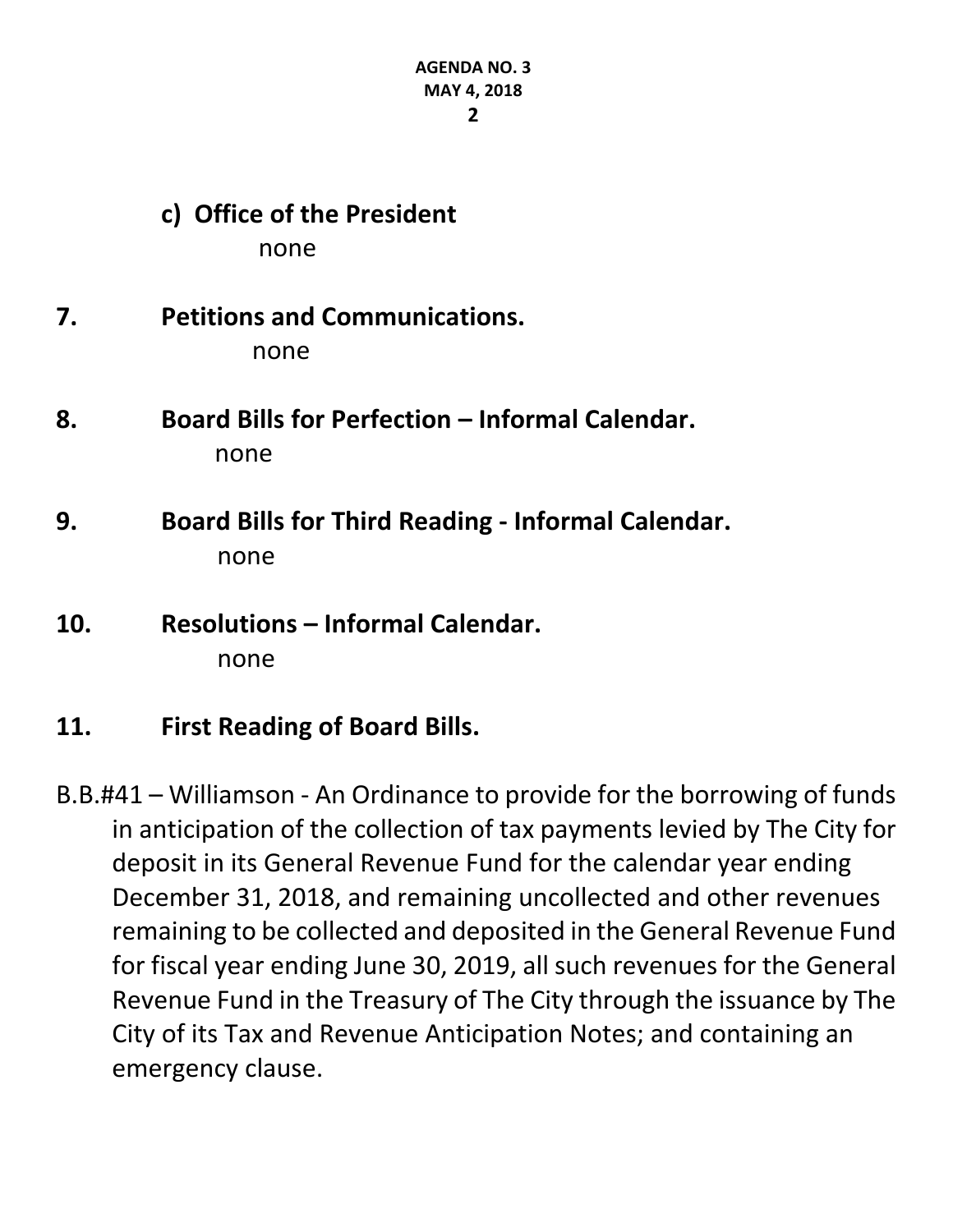# **11. First Reading of Board Bills – (cont.)**

B.B.#42 – Davis - An ordinance recommended and approved by the Airport Commission, the Comptroller and the Board of Estimate and Apportionment, making certain findings with respect to the transfer of up to Four Million Dollars of excess moneys that The City, the owner and operator of St. Louis Lambert International Airport, intends to transfer from the Debt Service Stabilization Fund to the Airport Development Fund in accordance with Section 516.B of the Lambert-St. Louis International Airport Indenture of Trust between the City, as Grantor, and UMB Bank, N.A., as Trustee, dated as of October 15, 1984, as amended and restated as of July 1, 2009, as amended and supplemented; authorizing a transfer in an amount not to exceed Four Million Dollars from the DSSF into the Airport Development Fund during the fiscal year beginning July 1, 2017, for the purpose of making funds available to address Coldwater Creek Emergency Repairs – Stabilize Banks and Channel; containing a severability clause; and containing an emergency clause.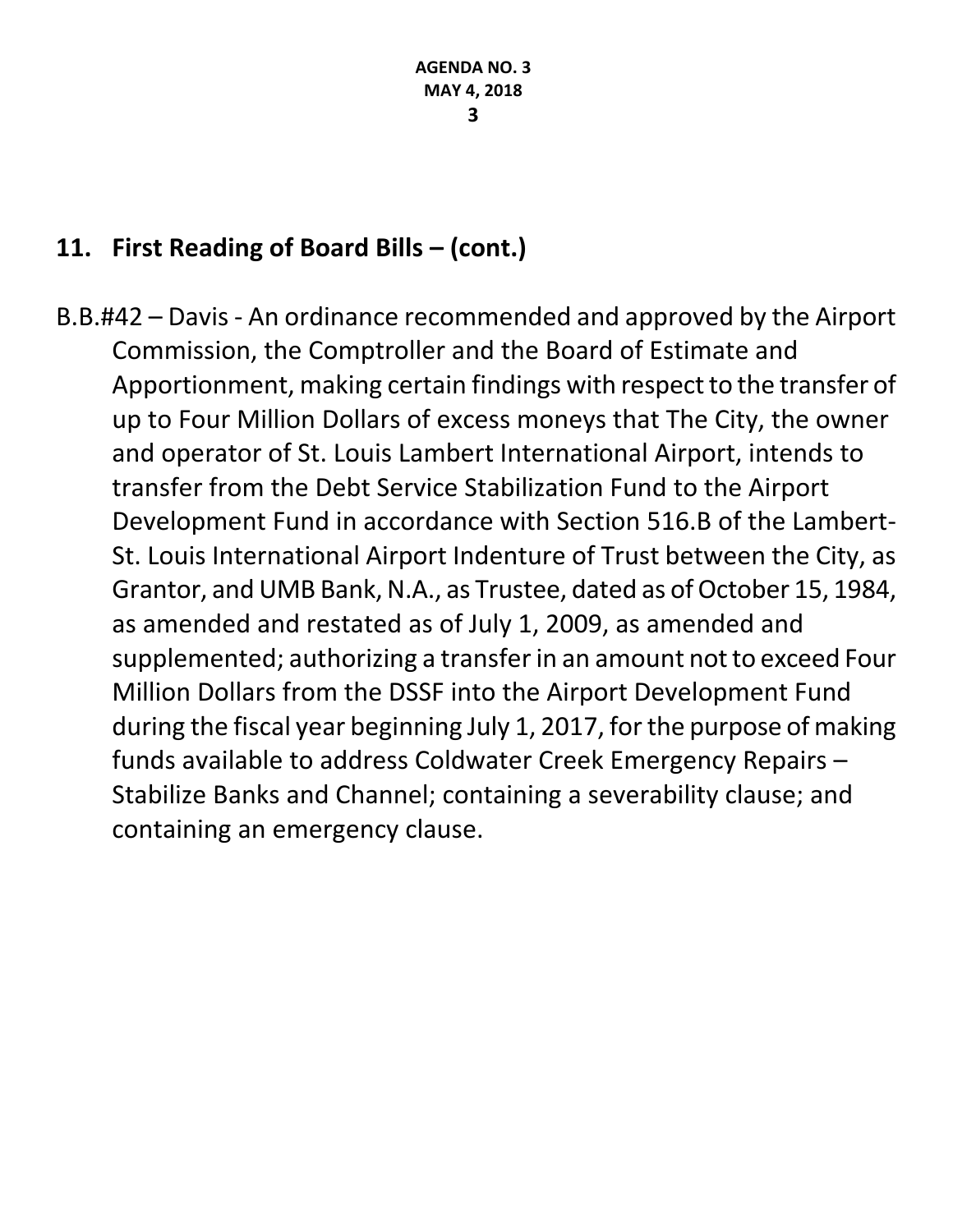# **11. First Reading of Board Bills – (cont.)**

- B.B.#43 Davis An Ordinance recommended and approved by the Airport Commission, the Board of Public Service, and the Board of Estimate and Apportionment authorizing a First Amendment to Section One of the Airfield, Building & Environs Projects Ordinance 70617, which authorized a multi-year public work and improvement program at St. Louis Lambert International Airport, increasing the total estimated cost of the Airport, Building & Environs Projects by Four Million Dollars to Nineteen Million Dollars and amending EXHIBIT A entitled "PROJECT LIST" by adding a new project to the list entitled "Coldwater Creek Emergency Repairs – Stabilize Banks & Channel"; authorizing a First Supplemental Appropriation in the total amount of Four Million Dollars from the Airport Development Fund into the Airport, Building & Environs Projects; containing a severability clause; and an emergency clause.
- B.B.#44 Davis An Ordinance recommended and approved by the Board of Estimate and Apportionment authorizing and directing the Director of Airports and the Comptroller, the owner and operator of the St. Louis Lambert International Airport, to enter into and execute, the Second Amendment to Lease Agreement AL-222 between the City and MHS Travel and Charter. The Second Amendment amends Lease Agreement AL-222 dated June 25, 2013, as amended by the First Amendment to Lease Agreement AL-222; containing a severability clause; and an emergency clause.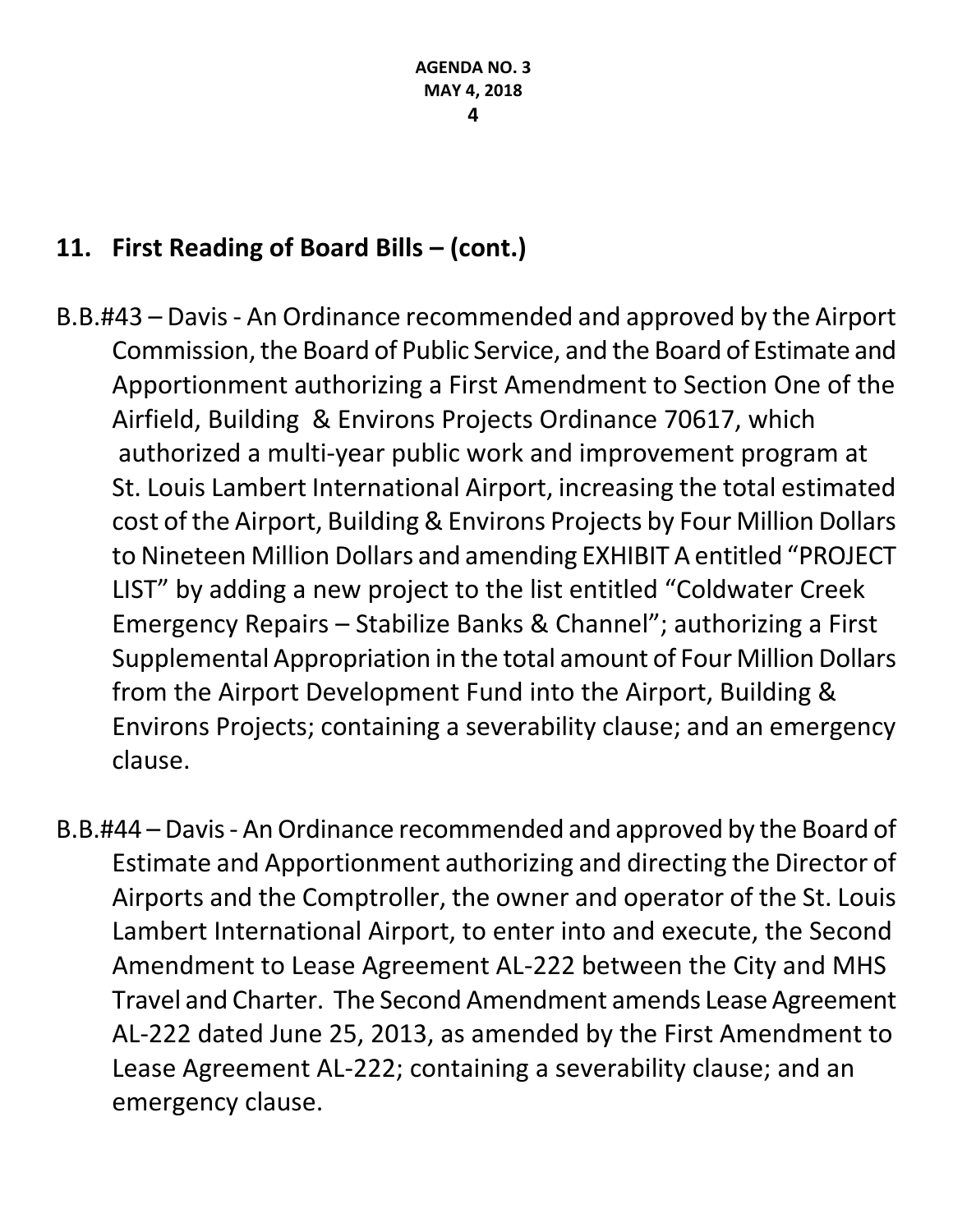# **11. First Reading of Board Bills – (cont.)**

- B.B.#45 Davis An Ordinance recommended and approved by the Board of Estimate and Apportionment authorizing and directing the Director of Airports and the Comptroller of the City, owner and operator of St. Louis Lambert International Airport to enter into and execute the "Airport Terminal Services, Inc. Space Permit AL-071" between the City and Airport Terminal Services, granting to the Permittee, subject to and in accordance with the terms, covenants, and conditions of the Permit certain rights and privileges in connection with the occupancy and use of the Premises, which is defined and more fully described in Section 201 of the Permit that was approved by the Airport Commission; containing a severability clause; and containing an emergency clause.
- B.B.#46 Green An ordinance renewing the Tower Grove South Concerned Citizens Special Business District pursuant to Sections 71.790 through 71.808 of the Revised Statutes of Missouri, setting its boundaries, tax rate, initial rate of levy subject to the approval of the qualified voters, bonding authority, and uses to which tax revenue may be put; creating a board of commissioners; and containing severability, effectiveness, and emergency clauses.

## **12. Reference to Committee of Board Bills.**

- WM B.B.#41 #46
- TC B.B.#42 #43 #44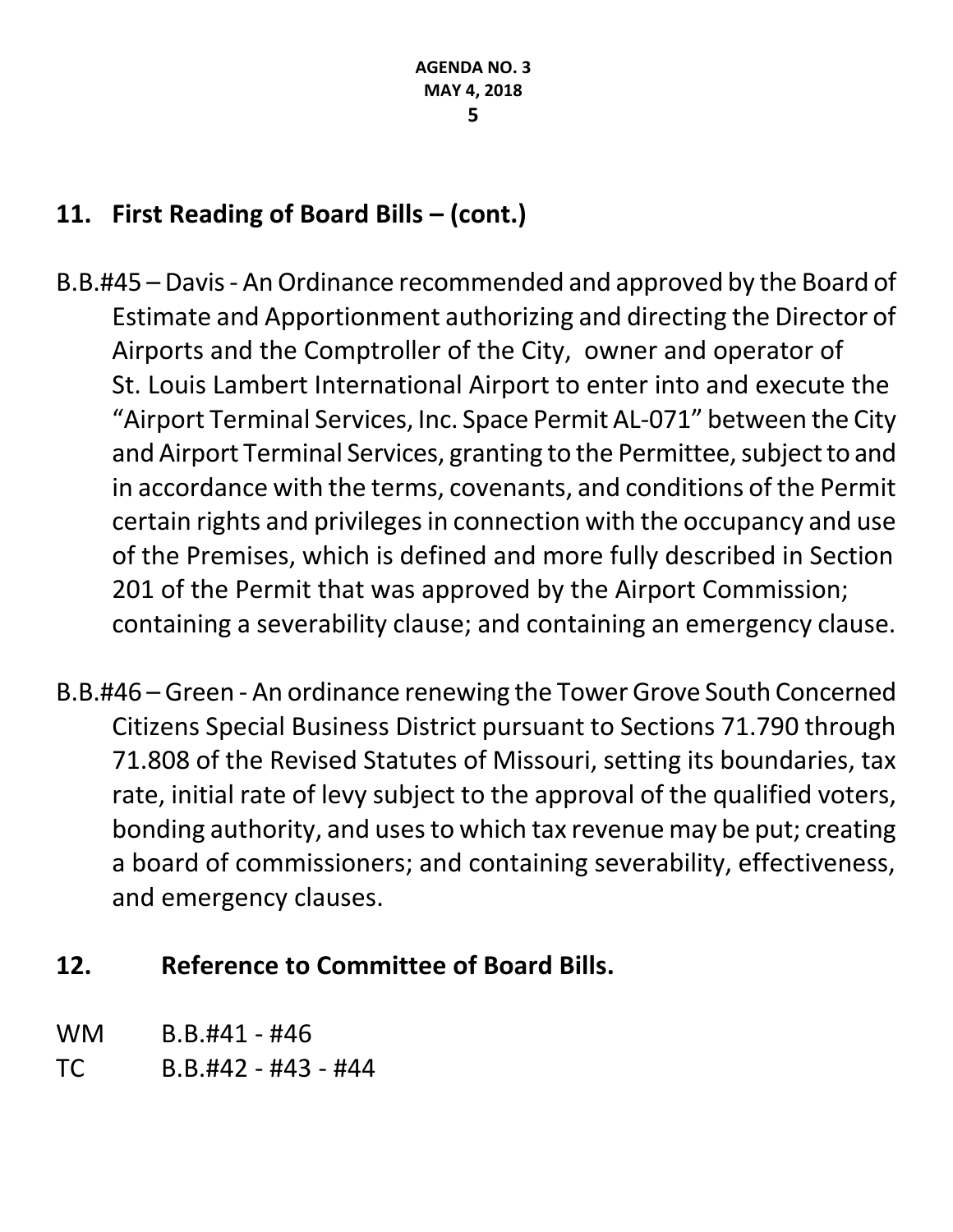## **13. Second Reading and Report of Standing Committees.**

- STR B.B.#4 Coatar An ordinance recommended by the Board of Public Service to conditionally vacate travel in 10 foot wide "L" shaped alley in City Block 798 as bounded by Shenandoah, 10th St., Lami and Menard in the City.
- STR B.B.#30 Muhammad An Ordinance directing the Director of Streets to Temporarily close, barricade, or otherwise impede the flow of traffic on Anderson at the north curb line of Dryden, and containing an emergency clause.
- STR B.B.#31 Vaccaro An Ordinance establishing a four way stop site at the intersection of Mardel and Sulfur regulating all traffic traveling eastbound and westbound on Mardel at Sulfur and regulating all traffic traveling northbound and southbound on Sulfur at Mardel, and containing an emergency clause.
- LEG B.B.#21 Howard An ordinance submitting to the qualified voters of the City, a proposal to revise Section 2 of Article VIII of the City Charter which requires City employees to reside within the boundaries of the City and thus allow said employees, except for City Agency and Department Directors appointed by the Mayor, to reside outside of the boundaries of the City, and; providing for an election to be held for voting on the proposed revision and the manner of voting thereat and; for the publication, certification, deposit, and recording of this ordinance; and containing an emergency clause.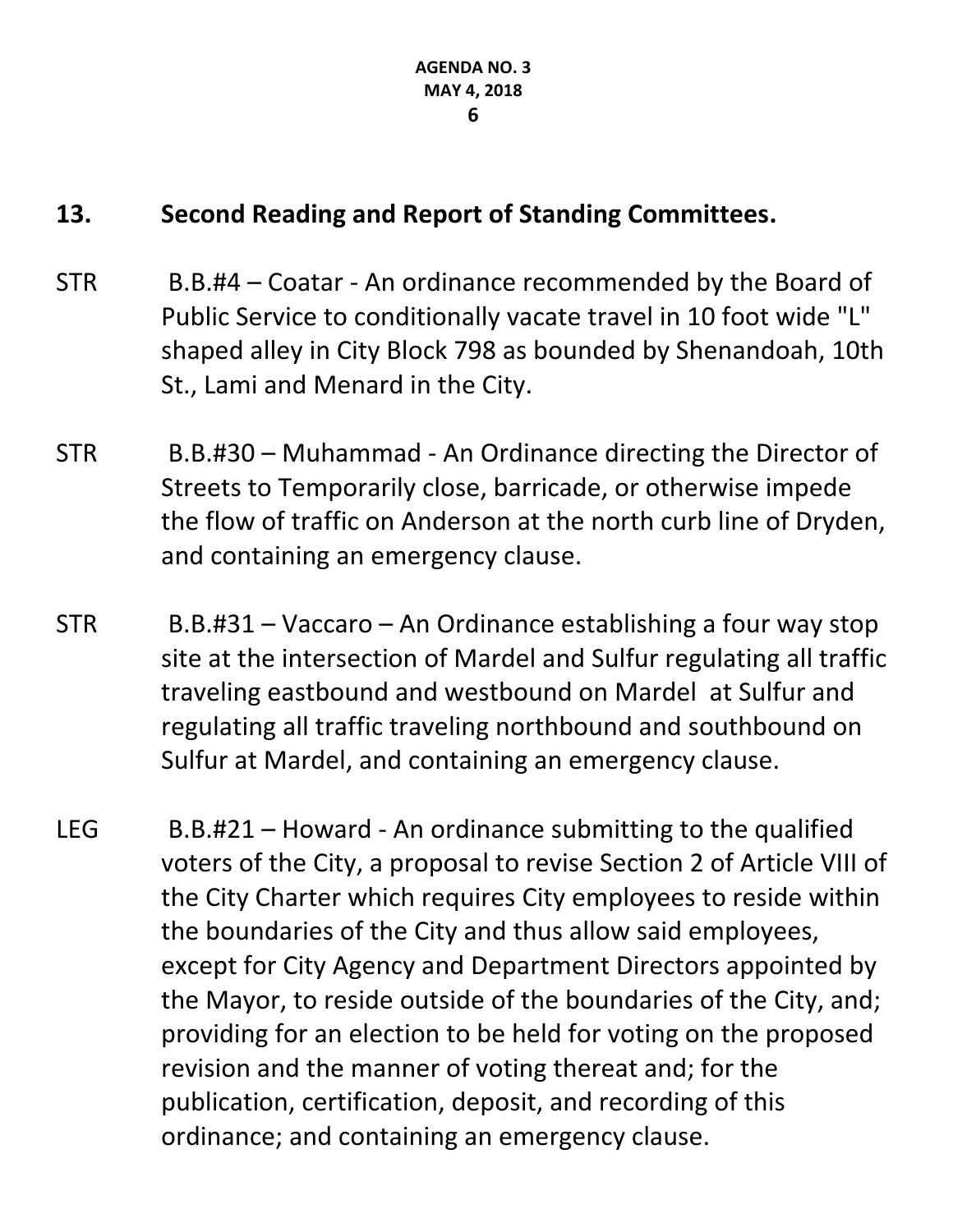# **13. Second Reading – (cont.)**

- LEG B.B.#25 Muhammad/Kennedy/Moore/Bosley An ordinance submitting to the qualified voters of the City a proposed amendment to the Charter of the City to maintain the Board of Aldermen as body of twenty-eight Aldermen representing twenty-eight wards, and preventing its reduction beginning December 31, 2021, to a body of fourteen Aldermen representing fourteen wards as called for under Article I, Section 3 of the City Charter; providing for an election to be held for voting on the proposed amendment and the manner for the voting; and for the publication, certification, deposit, and recording of this ordinance; and containing an emergency clause.
- TC B.B.#7 Davis An Ordinance recommended and approved by the Airport Commission, the Board of Public Service, and the Board of Estimate and Apportionment, establishing and authorizing a public works and improvement program at St. Louis Lambert International Airport, at a total estimated cost of Fifteen Million Dollars (\$15,000,000); authorizing an initial appropriation in the total amount of Five Million Three Hundred Eighty Two Thousand Five Hundred Forty Three Dollars (\$5,382,543) from the Airport Development Fund; and containing a severability and an emergency clause.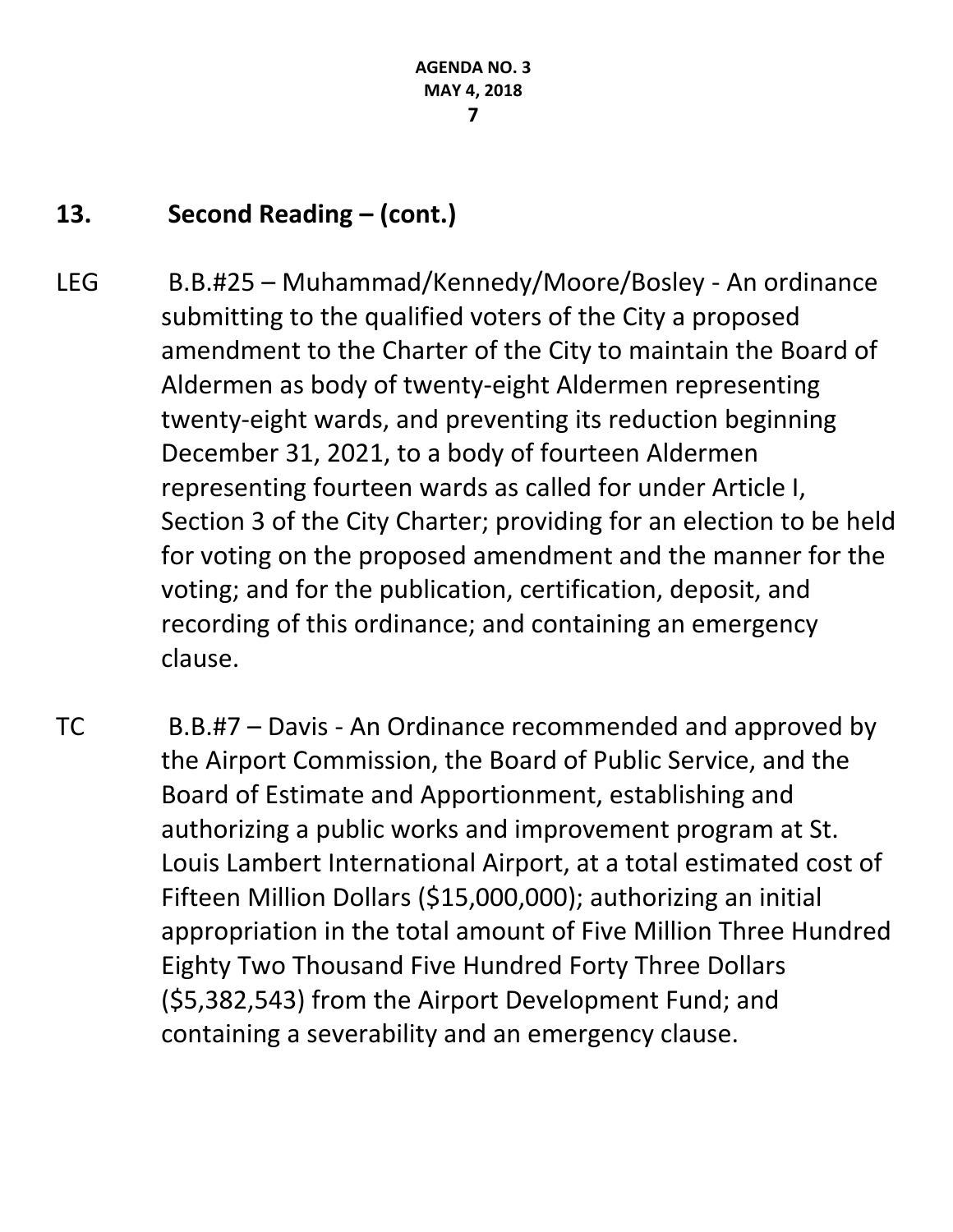# **13. Second Reading – (cont.)**

TC B.B.#8 – Davis - An Ordinance recommended and approved by the Airport Commission and the Board of Estimate and Apportionment authorizing a First Supplemental Appropriation in the total amount of Four Hundred Eighty One Thousand Three Hundred Two Dollars (\$481,302) from the Airport Development Fund, into the Airfield, Building & Environs Ordinance 70570 approved July 10, 2017, for the payment of costs authorized therein; and containing an emergency clause

## **14. Report of Special Committees** none

- **15. Perfection Consent Calendar.** none
- **16. Board Bills for Perfection** none
- **17. Third Reading Consent Calendar** none
- **18. Third Reading/Report of Engrossment and Final Passage** none
- **19. Report of the Enrollment Committee.** None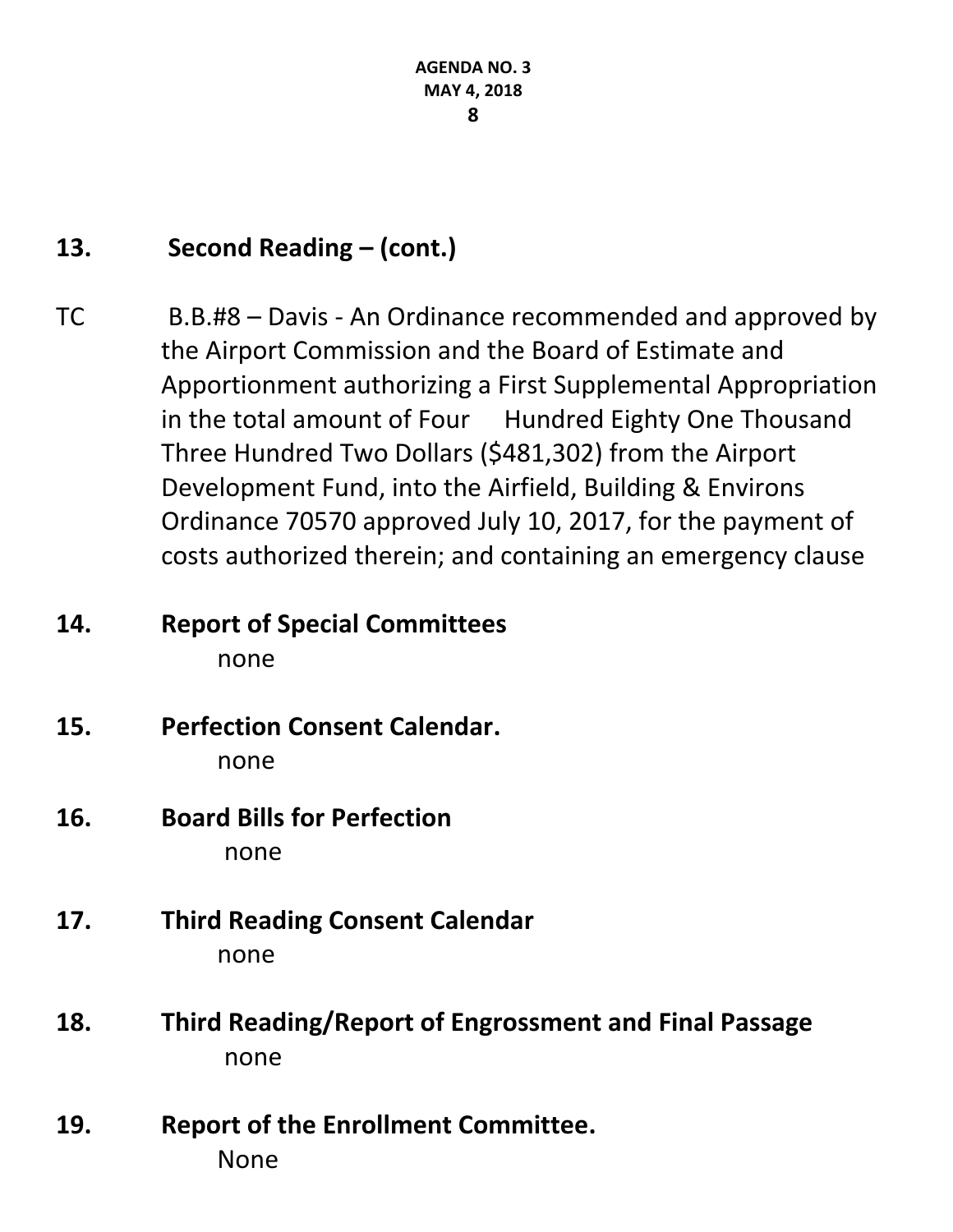# **20. Courtesy Resolutions Consent Calendar** none

## **21. First Reading of Resolutions.**

- Res.#12 Navarro/Spencer/Ogilvie Exploring the effect of ward reduction and develop recommendations for an equitable and efficient transition from twenty-eight to fourteen wards through the establishment of an advisory committee.
- **22. Second Reading Resolutions, Committee Reports & Adoptions.** none
- **23. Miscellaneous and Unfinished Business.** none
- **24. Announcements**

**MONDAY, MAY 7, 2018**

**NO MEETINGS**

**TUESDAY, MAY 8, 2018**

**NO MEETINGS**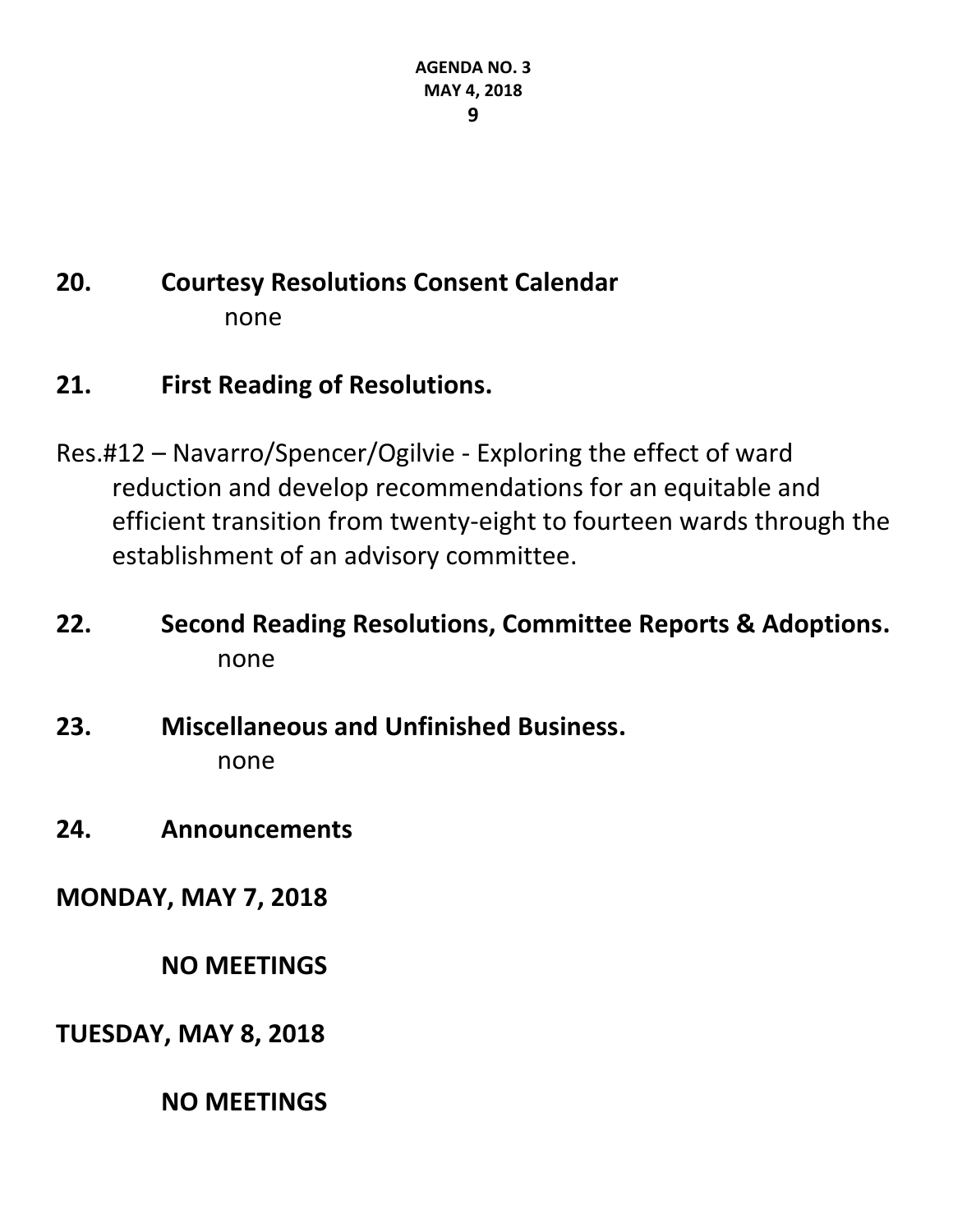#### **WEDNESDAY, MAY 9, 2018**

## **NO MEETINGS**

## **THURSDAY, MAY 10, 2018**

## **NO MEETINGS**

## **FRIDAY, MAY 11, 2018**

## **FULL BOARD MEETING – 10:00 A.M. - CHAMBERS**

- **25. Excused Aldermen**
- **26. Adjournment**

## **27. Calendar**

**FRIDAY, MAY 18, 2018 – FULL BOARD MEETING THURSDAY, MAY 24, 2018 – FULL BOARD MEETING FRIDAY, MAY 25, 2018 –NO FULL BOARD MEETING MONDAY, MAY 28, 2018 – MEMORIAL DAY – OFFICE CLOSED FRIDAY, JUNE 1, 2018 – FULL BOARD MEETING FRIDAY, JUNE 8, 2018 – FULL BOARD MEETING FRIDAY, JUNE 15, 2018 – FULL BOARD MEETING FRIDAY, JUNE 22, 2018 – FULL BOARD MEETINGS FRIDAY, JUNE 29, 2018 – FULL BOARD MEETING WEDNESDAY, JULY 4, 2018 – NO FULL BOARD MEETING – (4TH OF JULY HOLIDAY) FRIDAY, JULY 6, 2018 – FULL BOARD MEETING FRIDAY, JULY 13, 2018 – FULL BOARD MEETING (LAST MEETING/SUMMER BREAK) STL TV PLAYBACK TIMES FOR THE BOARD OF ALDERMEN MEETINGS On Charter Cable with digital box (Channel 992) On AT&T U-Verse Channel 99 All of the meetings are also available on Youtube @**[youtube.com/saintlouistv](http://youtube.com/saintlouistv) **You can also watch live via the web @** [www.stltv.net](http://www.stltv.net/) **MONDAY THRU SUNDAY @ 10:00am MONDAY THRU SUNDAY @ 3:00pm**